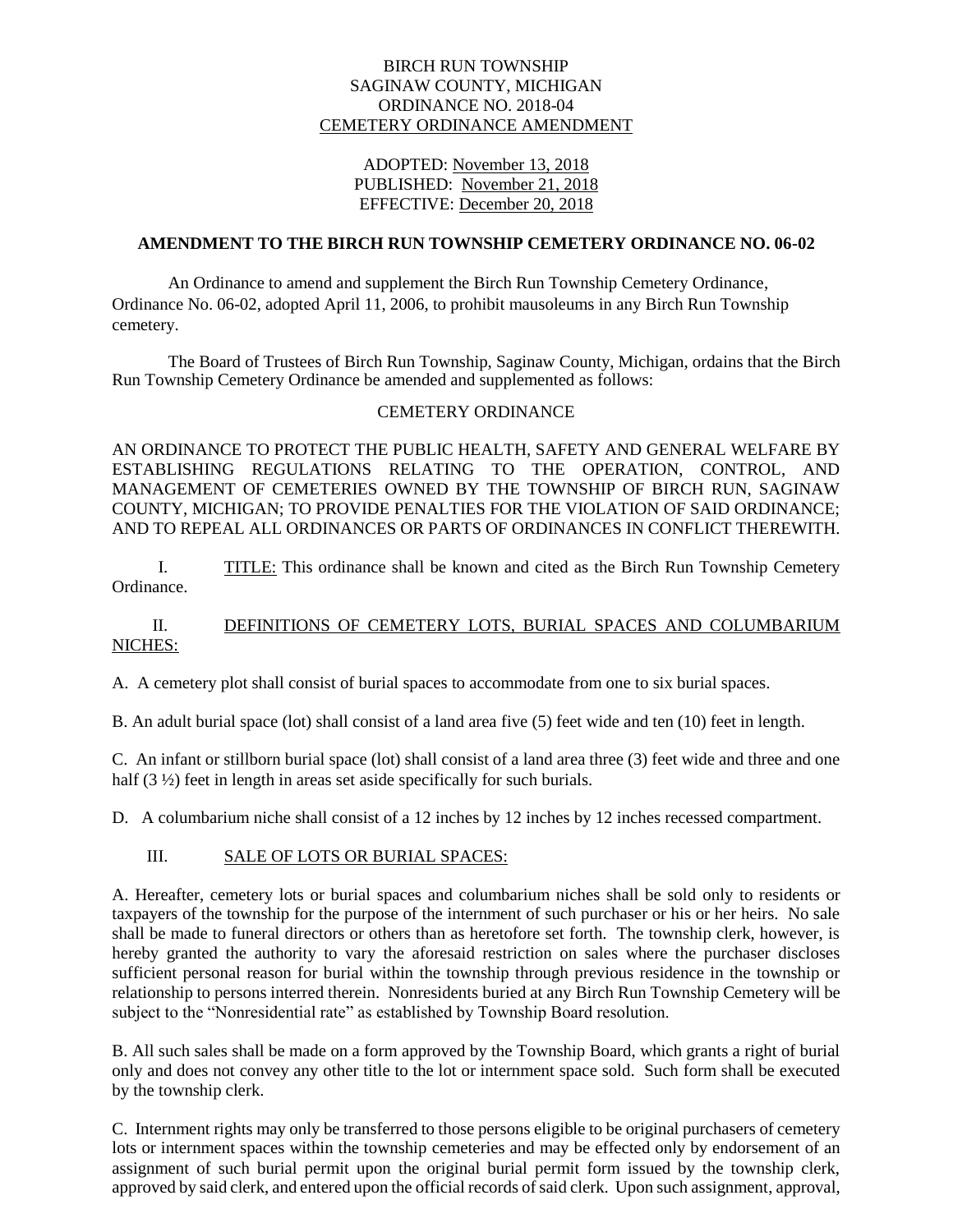and record, said clerk shall issue a new burial permit to the assignee and shall cancel and terminate upon such records, the original permit thus assigned.

# IV. PURCHASE PRICE AND TRANSFER FEES:

A. Each burial space shall be determined by a fee structure established by resolution of the Township Board.

B. The charges shall be paid to the township treasurer.

C. The township board, by resolution, may periodically alter the foregoing fees to accommodate increased costs and needed reserve funds for cemetery maintenance and acquisition.

D. Once a lot is purchased it may not be transferred to any other lot in the cemetery. If the owner would like a different lot within the cemetery, the owner must sell back the lot for the original price purchased. They must then purchase the new lots at the current cost. (Revision as of 1/12/10).

## V. GRAVE OPENINGS:

A. The opening and closing of any burial space or columbarium niche, prior to and following an internment therein, including the interment of ashes, shall be at a cost to be determined from time to time by resolution of the township board, payable to the township.

B. No burial spaces/niches shall be opened and closed except under the direction and control of the cemetery sexton. This provision shall not apply to proceedings for the removal and reinternment of bodies and remains, which matters are under the supervision of the local health department, as a result of a court order.

C. Funeral homes are required to contact the Township Office to set up burials. The burials are to be scheduled with the Township Office at least 48 hours prior to the burial ceremony. Once scheduled, the Township will coordinate with the sexton to ensure all arrangements are made. Funeral homes cannot purchase lots for representatives of the deceased.

## VI. **MARKERS OR MEMORIALS:**

A. All markers or memorials must be of stone or other equally durable composition.

B. All markers or monuments must be located upon a suitable foundation to maintain the same in an erect position.

C. No more than two monuments, markers or memorials shall be permitted per burial space.

D. The footing or foundation upon which any monument, marker or memorial rest shall be constructed by the township at cost to the owner of the cemetery lot certificate.

E. The cost of the monument or inscription on the niche face is the responsibility of the purchaser.

F. Bronze markers provided by the Department of Veteran Affairs shall be placed on the niche face or grave monument only.

G. Mausoleums are prohibited in any cemetery located within Birch Run Township.

### VII. **INTERMENT REGULATIONS:**

A. A single lot may hold; one person, a person and an infant, or two cremations.

B. Up to two containers of human cremations may be placed in a single niche. No other articles are permitted in the niche.

C. A minimum of 36 hours' notice shall be given in advance of any time of any funeral to allow for the opening of the burial spaces.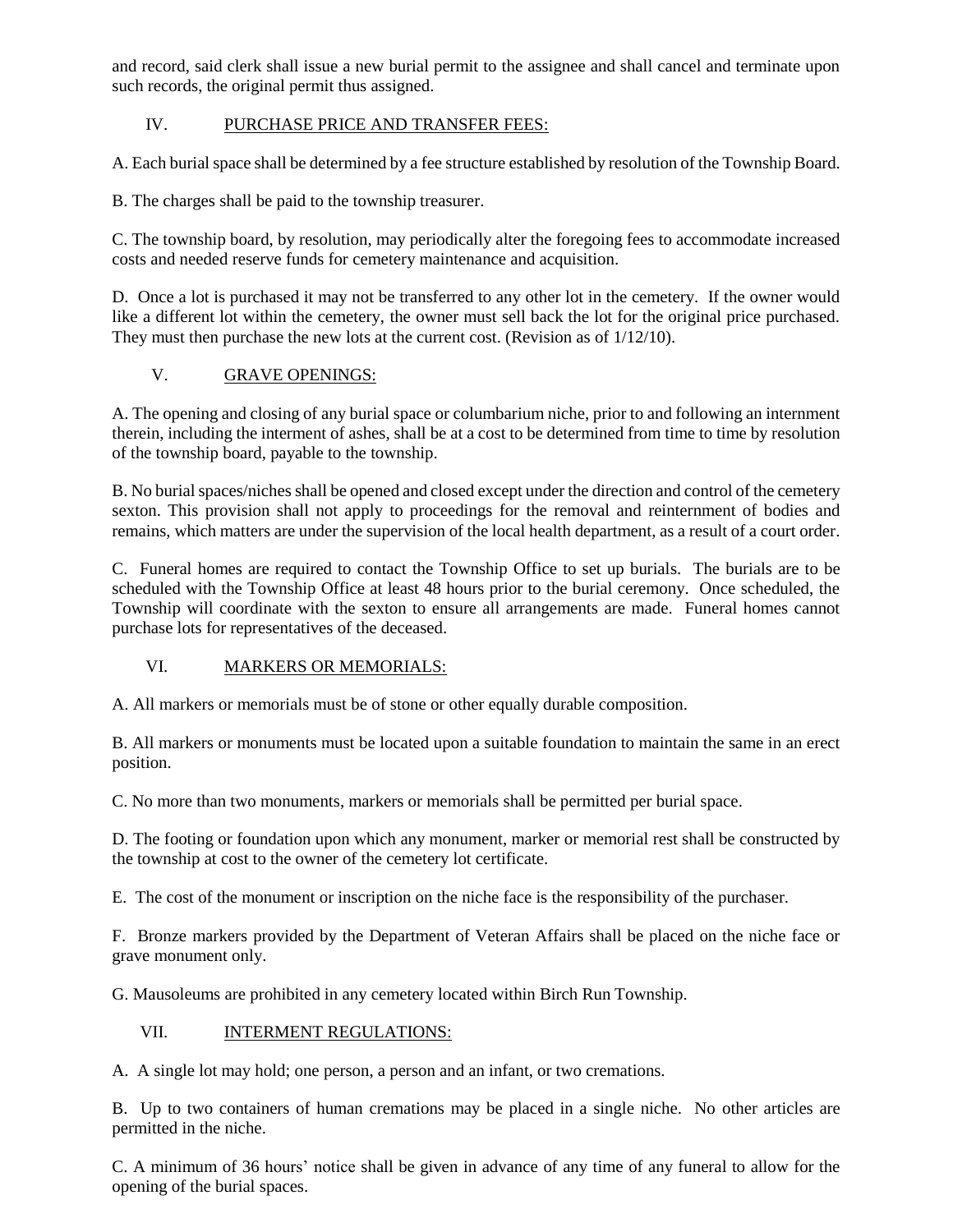D. The appropriate permit for the burial space involved, together with appropriate identification of the person to be buried therein, when necessary, shall be presented to either the cemetery sexton or the township clerk prior to interment. Where such permit has been lost or destroyed, the township clerk shall determine if the person has the legal right to be buried in the burial space before any interment is commenced.

## VIII. GROUND MAINTENANCE:

A. Copings, landscaping timbers, fences, curbs, benches, steps, stone, gravel, structures of wood and other perishable materials except mulch are prohibited from use on lots. Tin and glass containers used for flowers are strictly prohibited.

B. Plastic landscape edging is permitted on the gravesite. The edging can start from the lot line on which the headstone is located and will extend no more than 24 inches deep from the front of the headstone.



\*The edging can be 5 to 20 feet wide depending on number of lots owned (the width of each lot is five feet) Within that area an individual may place what they wish, unless prohibited by the Birch Run Township Cemetery Regulations. Nothing is allowed outside the area of the edging.

C. Winter decorations may be maintained on graves thru March 31<sup>st</sup>. After this date, cemetery personnel will remove and dispose of them.

D. Easter decorations may be set out one week before Easter and left out for one week after Easter. After the two-week period, cemetery personnel will remove them for spring clean-up.

E. Any existing lot that isn't maintained will be cleaned up and returned to a turf grass condition by cemetery personnel.

F. No trees and only the following shrubs will be allowed to be set out on individual lots: dwarf growing evergreens, globe arborvitae, low yews, spreading junipers and dwarf spruce and pine. This is to insure the integrity of the tile and drain system.

G. One bud/flag holder, available through the Township office only, may be placed on the niches face. These holders shall not infringe upon any adjacent spaces.

H. No ring stands, baskets, potted plants, vases, lawn ornaments and the like are to be placed on the outside of the columbarium. This includes the walkway and the grassy area surrounding the columbarium.

I. Any lot that contains prohibited articles on the gravesite whether it is within the plastic edging or outside the edging will be removed by cemetery personnel. By contacting the Township Office up to 30 days after they have been collected, the items can be retrieved.

IX. REPURCHASE OF LOTS OR BURIAL SPACES: The township may repurchase any cemetery lot or burial space from the owner for the original price paid the township upon written request of said owner or his legal heirs or representatives.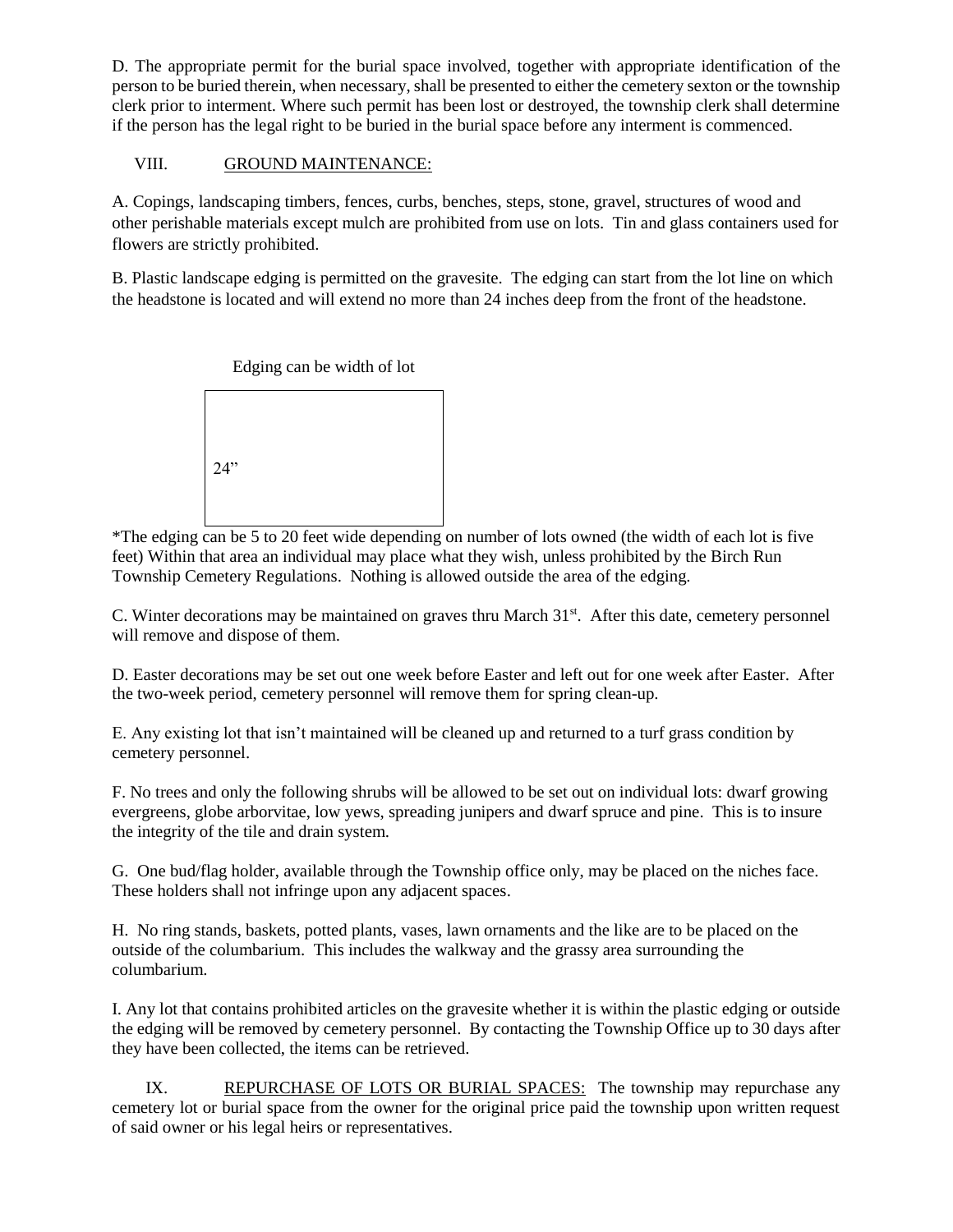X. RECORDS: The township clerk shall maintain records concerning all burials, issuance of burial permits, and any perpetual care fund, separate and apart from any other records of the township and the same shall be open to public inspection at all reasonable business hours.

XI. VAULT: All in ground burials shall be within a standard steel or concrete vault installed or constructed in each burial space before interment.

## XII. CEMETERY HOURS:

A. The cemetery shall be open to the general public during the daylight hours.

B. No person shall be permitted in the township cemeteries at any time other than daylight hours, except upon permission of the township board or the sexton of the cemetery.

# XIII. CORRECTION OF ERRORS:

The cemetery reserves and shall have, the right to correct any errors that may be made by it either in making interments, disinterment's or removals, or the description, transfer or conveyance and substituting and conveying in lieu thereof other interment property of equal value and similar location as far as possible, or as may be selected by the management, by refunding the amount of money paid on account of said purchase. In the event such error shall involve the interment of the remains of any person in such property, the Cemetery reserves and shall have the right to remove or transfer such remains so interred to such other property of equal value and similar location as may be substituted and conveyed in lieu thereof.

XIV. PENALTIES: Any person, firm or corporation who violates any of the provisions of the within ordinance shall be guilty of a misdemeanor and shall be subject to a fine of up to \$500.00 and/or imprisonment for up to 90 days in jail as may be determined by a court of competent jurisdiction. Each day that a violation continues to exist shall constitute a separate offense. Any criminal prosecutions hereunder shall not prevent civil proceedings for abatement and termination of such ordinance, which shall continue in full force and effect.

XV. SEVERABILITY: The provisions of the within ordinance are hereby declared to be severable and should any provision, section or part thereof be declared invalid or unconstitutional by any court of competent jurisdiction, such decision shall only affect the particular provision, section or part thereof involved in such decision and shall not affect or invalidate the remainder of such ordinance which shall continue in full force and effect.

XVI. EFFECTIVE DATE: This ordinance shall take effect thirty days (30) after publication of this ordinance or a summary of this ordinance. All ordinances or parts of ordinances in conflict herewith are hereby repealed.